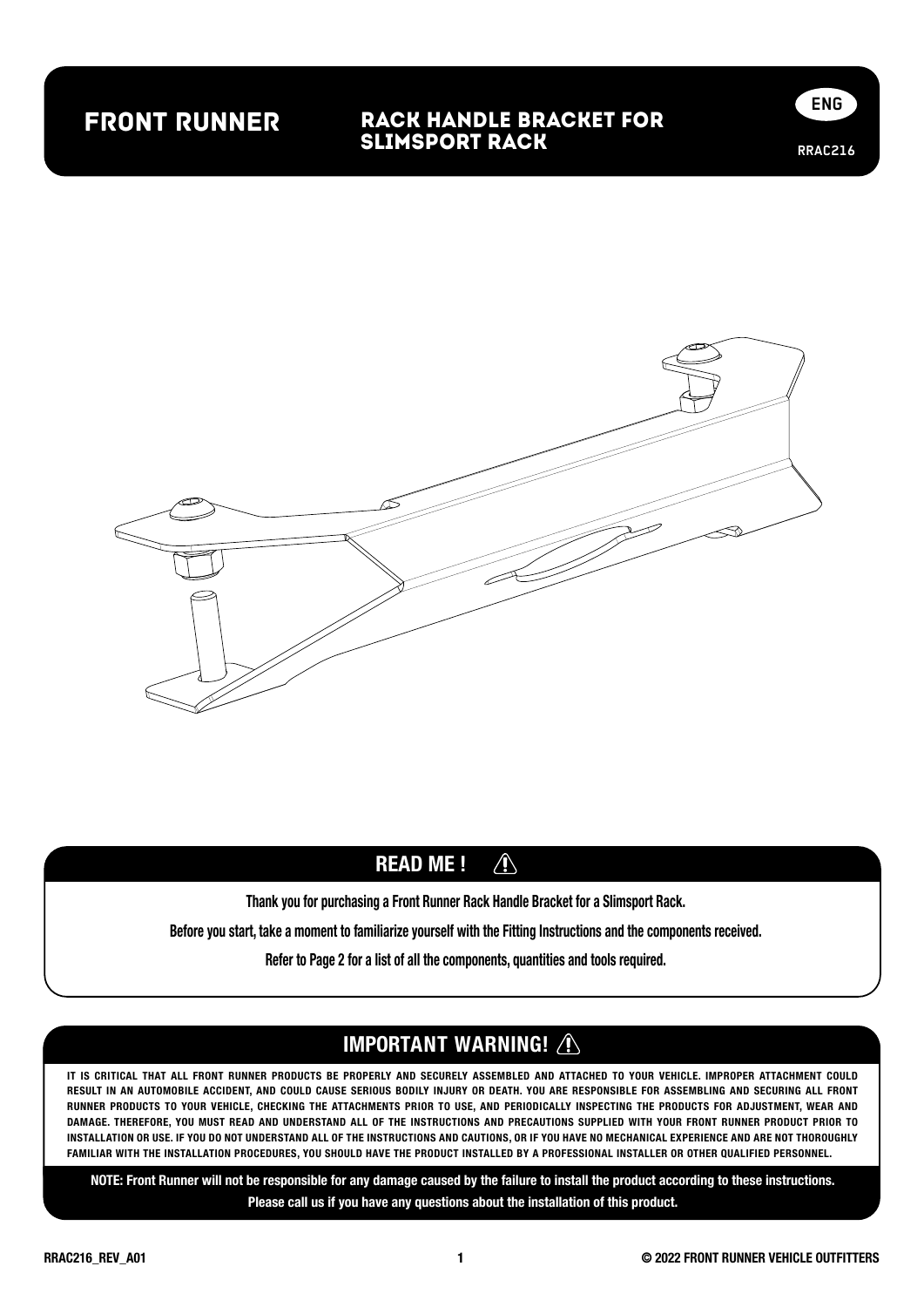### **1** GET ORGANIZED

 $\bigwedge$ 

|              | IN THE BOX |                                                           |  |
|--------------|------------|-----------------------------------------------------------|--|
|              | 1 X        | <b>Handle Light Rack Bracket</b>                          |  |
| $\mathbf{2}$ | 2 X        | M8 x 12 Button Head Bolt                                  |  |
| $\mathbf 3$  | 2 X        | <b>M8 Shnorr Washer</b>                                   |  |
| 4            | 2 X        | <b>M8 Thin Nut</b>                                        |  |
| 5            | 2 X        | M5 x 25 Button Head Bolt (To Fit Light - Sold Separately) |  |
| 6            | 2 X        | M5 Nyloc Nut (To Fit Light - Sold Separately)             |  |
|              |            |                                                           |  |

#### TOOLS NEEDED



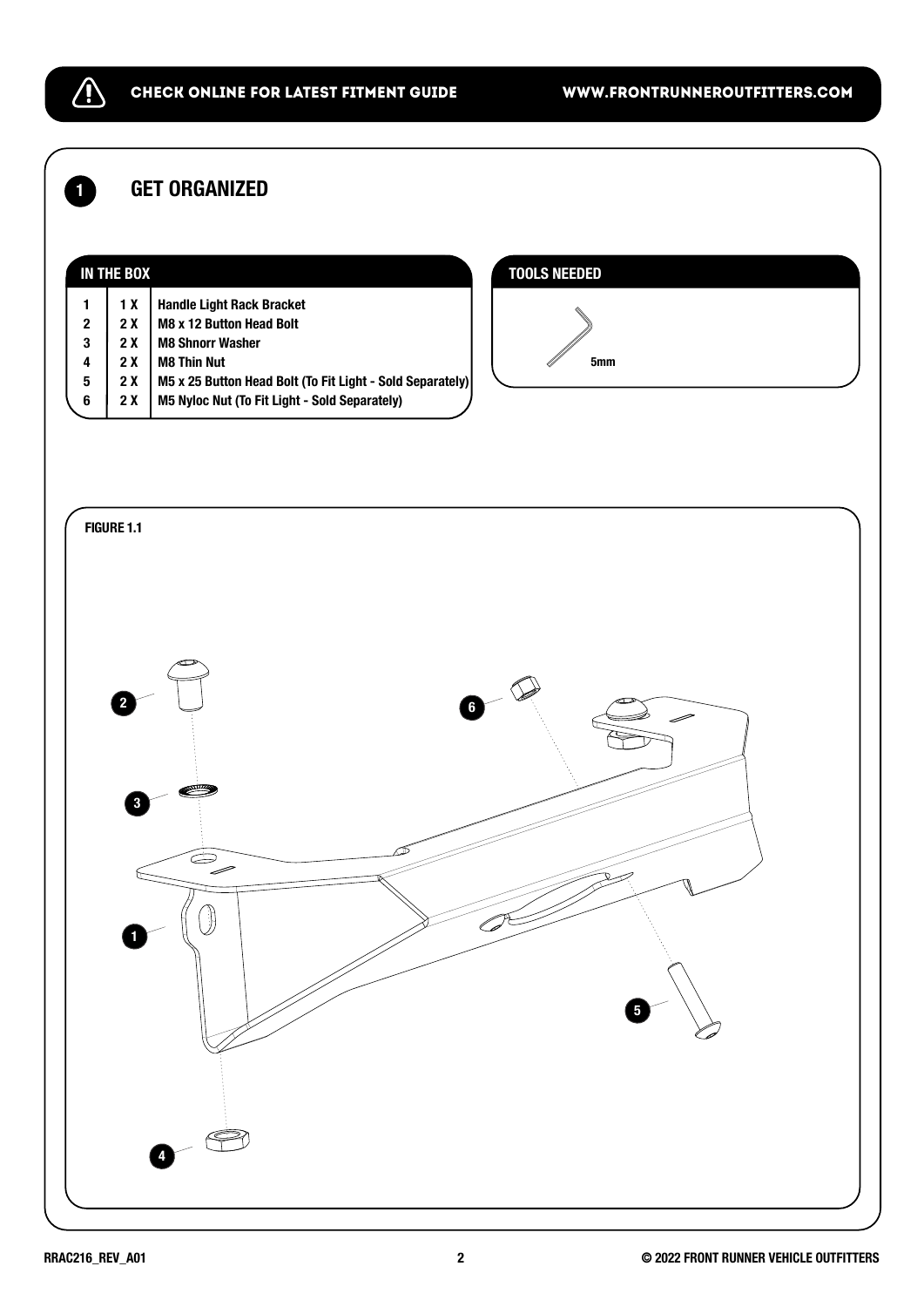